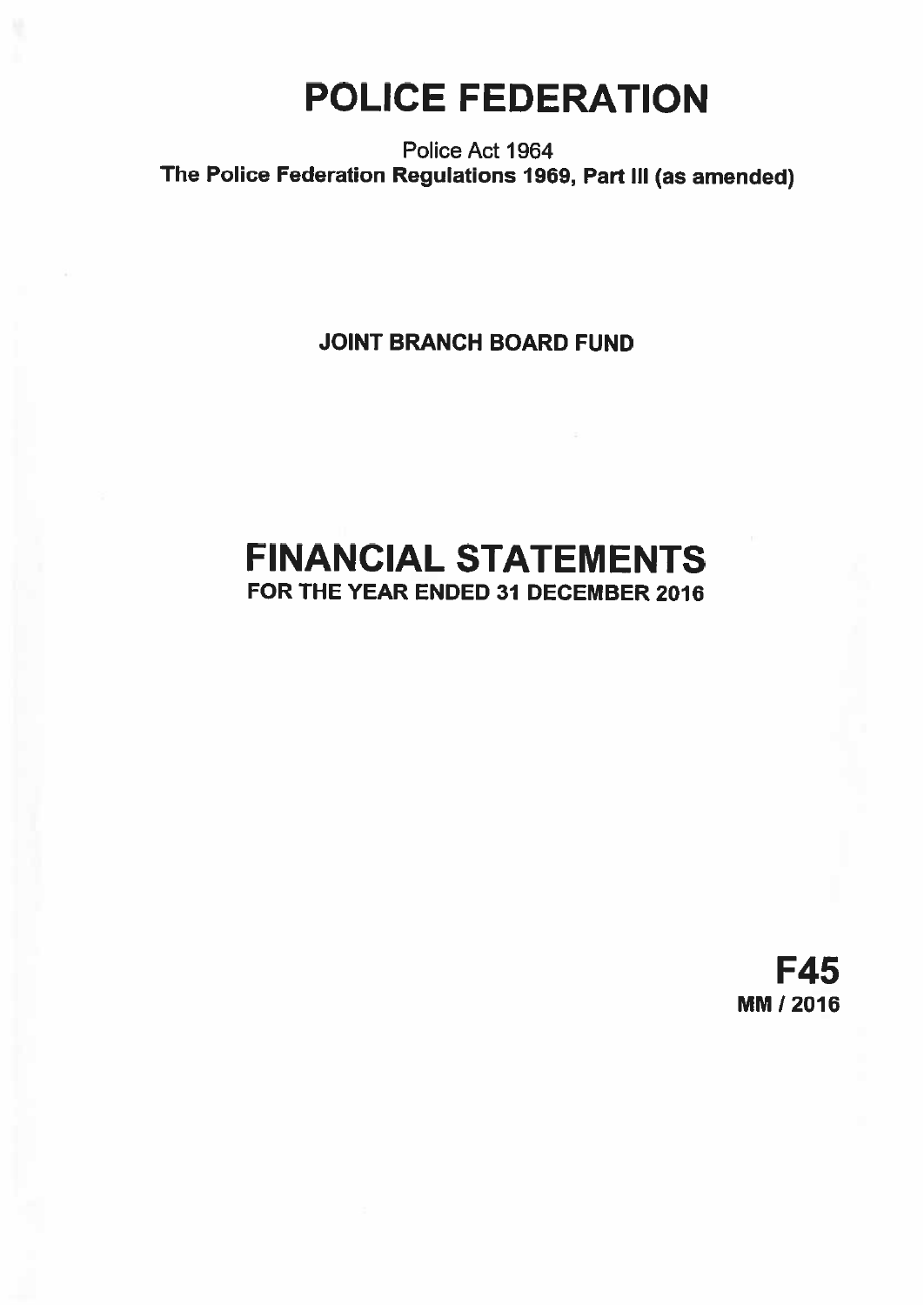# YEAR ENDED 31 DECEMBER 2016

- CHAIRMAN A Breeze c/o 46 Yarm Road Stockton on Tees **Cleveland** TS18 3NG
- VICE CHAIRMAN C Stoddart c/o 46 Yarm Road Stockton on Tees Cleveland TS18 3NG
- SECRETARY M Richardson c/o 46 Yarm Road Stockton on Tees **Cleveland** TS18 3NG
- TREASURER R Murray do 46 Yarm Road Stockton on Tees **Cleveland** TSI8 3NG
- AUDITORS Anderson Barrowcliff LLP **Statutory Auditors** Chartered Accountants Waterloo House Teesdale South Thornaby Place Thornaby on Tees TS17 6SA
- TRUSTEES C Broughton C Dawber C Dawber P Dawson<br>Co 46 Yarm Road Co 46 Yarm Road Co 46 Yarm Road Co 46 Yarm Road c/o 46 Yarm Road c/o 46 Yarm Road<br>Stockton on Tees Stockton on Tees Stockton on Tees Stockton on Tees Stockton on Tees<br>Cleveland Cleveland Cleveland Cleveland Cleveland Cleveland Cleveland Cleveland Cleveland Cleveland Cleveland Cleveland Cleveland Cleveland Cleveland C TS183NG TS183NG TS183NG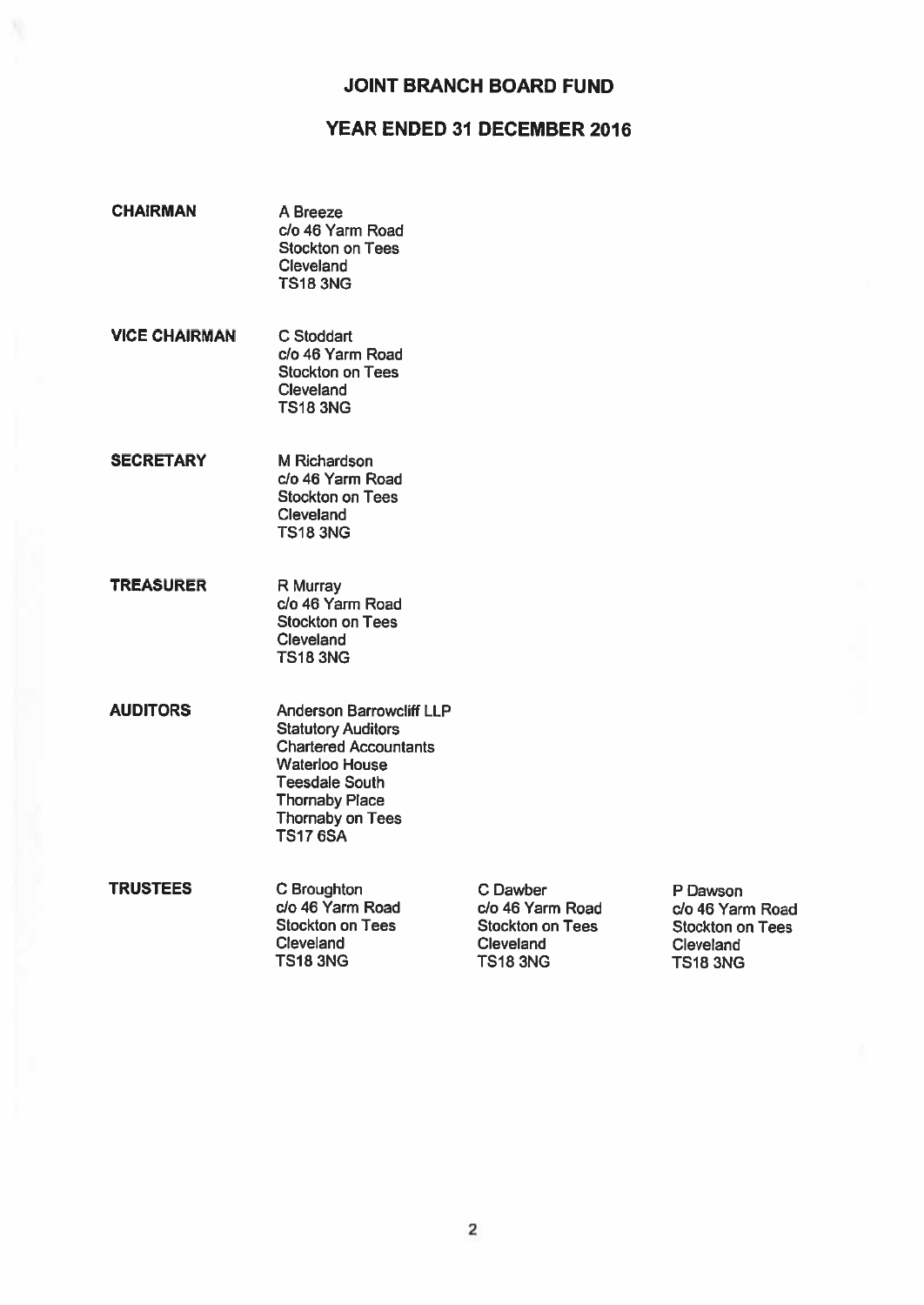## INDEPENDENT AUDITOR'S REPORT TO THE MEMBERS OF JOINT BRANCH BOARD FUND

We have audited the Financial Statements of the Joint Branch Board Fund for the year ended <sup>31</sup> December 2016, which comprise the Statement of Income and Retained Earnings, Statement of Financial Position, and Notes to the Financial Statements. The Financial Statements have been prepared under the requirements of the Police Federation Regulations and Fund Rules and adopting the measurement principles of FRS 102, "The Financial Reporting Standard applicable in the UK and Republic of Ireland".

This report is made solely to the Fund's members, as a body. Our audit work has been undertaken so that we might state to the Fund's members those matters we are required to state to them in an auditor's report and for no other purpose. To the fullest extent permitted by law, we do not accept or assume responsibility to anyone other than the Fund and the Fund's members as <sup>a</sup> body, for our audit work, for this report, or for the opinions we have formed.

#### Respective Responsibilities of the Management Committee and Auditors

As explained more fully in the Statement of Management Committee's Responsibilities set out in the notes<br>to the Financial Statements the management committee are responsible for the preparation of the Financial Statements and for being satisfied that they fairly reflect the state of the Fund's affairs as at 31st December 2016 and of its results for the year then ended.

Our responsibility is to audit and express an opinion on the Financial Statements in accordance with applicable law and International Standards on Auditing (UK and Ireland). Those standards require us to comply with the Auditing Practices Board's Ethical Standards for Auditors.

#### Scope of the audit of the financial statements

An audit involves obtaining evidence about the amounts and disclosures in the Financial Statements sufficient to <sup>g</sup>ive reasonable assurance that the Financial Statements are free from material misstatement, whether caused by fraud or error. This includes an assessment of: whether the accounting policies are appropriate to the Fund's circumstances and have been consistently applied and adequately disclosed; the reasonableness presentation of the Financial Statements.

#### Opinion on the financial statements

In our opinion the financial statements:

- fairly reflect the state of the Fund's affairs as at <sup>31</sup> December <sup>2016</sup> and of its results for the year then ended;
- have been properly prepared in accordance with the measurement principles of United Kingdom Generally Accepted Accounting Practice; and
- have been prepared in accordance with the Police Federation Regulations and Fund Rules.

#### Other Matters

The Financial Statements for the year ended <sup>31</sup> December <sup>2016</sup> includes all funds raised for the purpose of the Joint Branch Board Fund in accordance with Regulation <sup>2</sup> Police Federation (Amendment) Regulations 2015.

 $Signed: Andoson.$   $Genedld}/C$ 

Anderson Barrowcliff LLP Statutory Auditors & Chartered Accountants

Dated: 8th February 2017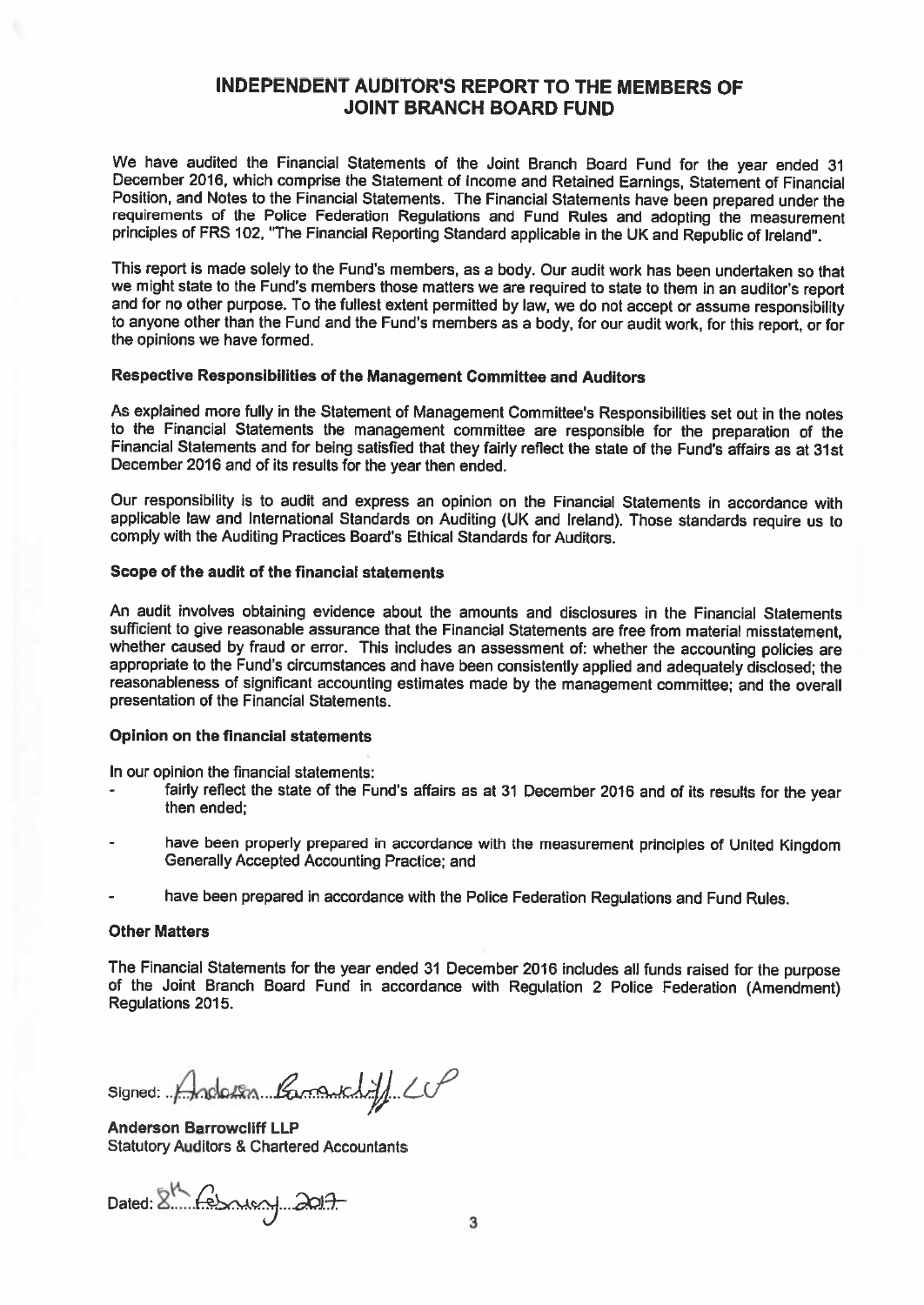# INCOME AND EXPENDITURE ACCOUNT FOR THE YEAR ENDED 31 DECEMBER 2016

# INCOME

|                     |                                                                            | 2016       | 2015       |
|---------------------|----------------------------------------------------------------------------|------------|------------|
|                     |                                                                            | £          | £          |
|                     | <b>Weekly Subscriptions</b><br>Constables                                  |            |            |
|                     | Sergeants                                                                  | 246,505    | 262,805    |
|                     | Inspectors                                                                 | 49,222     | 48,465     |
|                     |                                                                            | 20,737     | 22,111     |
|                     |                                                                            | 316,464    | 333,381    |
| Less:               | Payable to Joint Central Committee 70%                                     |            |            |
|                     | <b>Constables</b>                                                          | 172,554    | 183,964    |
|                     | Sergeants                                                                  | 34,455     | 33,926     |
|                     | Inspectors                                                                 | 14,516     | 15,478     |
|                     |                                                                            | 221,525    | 233,368    |
| <b>TOTAL INCOME</b> |                                                                            | 94,939     | 100,013    |
| Less:               | <b>ADMINISTRATIVE EXPENSES (Note 1)</b>                                    | (108, 879) | (111, 976) |
|                     | <b>SURPLUS/(DEFICIT) OF SUBSCRIPTION</b><br><b>INCOME OVER EXPENDITURE</b> | (13,940)   | (11, 963)  |
| Add:                | Other Income (Note 1.1)                                                    | 6,769      | 7,988      |
|                     | SURPLUS/(DEFICIT) FOR THE YEAR BEFORE<br><b>GAINS/(LOSSES)</b>             | (7, 171)   | (3, 975)   |
|                     | Gains/(Losses) - (Note 1.2)                                                |            |            |
|                     | (DEFICIT)/SURPLUS FOR THE YEAR                                             | (7, 171)   | (3, 975)   |
|                     | <b>RETAINED EARNINGS BROUGHT FORWARD</b>                                   | 342,550    | 346,525    |
|                     | <b>RETAINED EARNINGS CARRIED FORWARD</b>                                   | 335,379    | 342,550    |
|                     |                                                                            |            |            |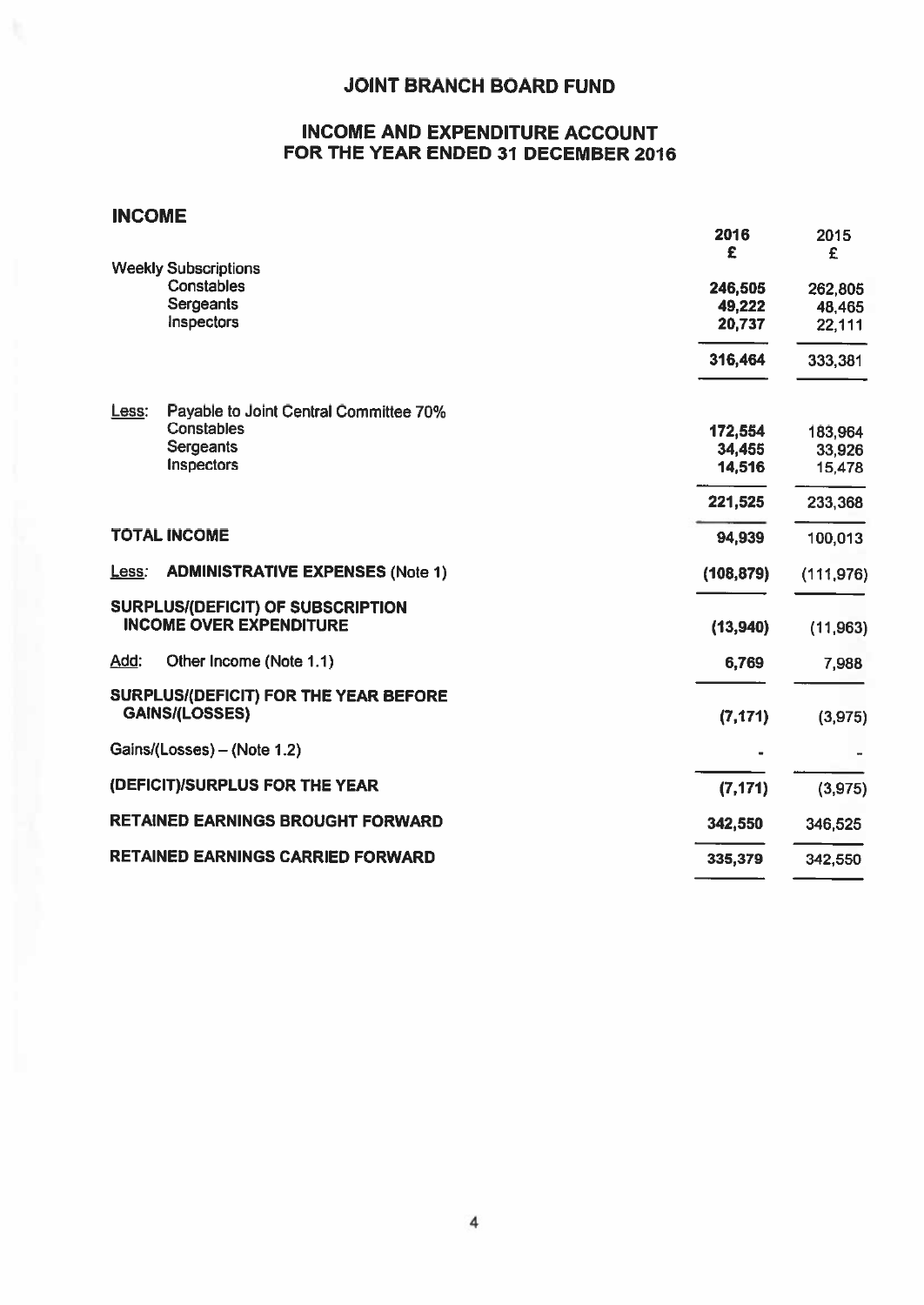# BALANCE SHEET AS AT 31 DECEMBER 2016

| <b>TANGIBLE FIXED ASSETS</b><br><b>Furniture and Fittings</b><br><b>Computer Equipment</b> | 2016<br><b>Cost</b><br>£<br>47,297<br>41,192 | <b>Accumulated</b><br>Deprecation/<br><b>Revaluation</b><br><b>Impairment</b><br>£<br>36,358<br>37,708 | 2016<br><b>Net Book</b><br>Value<br>£<br>10,939<br>3,484 | 2015<br><b>Net Book</b><br>Value<br>£<br>12,869<br>4,990 |
|--------------------------------------------------------------------------------------------|----------------------------------------------|--------------------------------------------------------------------------------------------------------|----------------------------------------------------------|----------------------------------------------------------|
| <b>Plant and Machinery</b><br><b>Freehold Property</b>                                     | 1,969<br>268,490                             | 1,808                                                                                                  | 161                                                      | 214                                                      |
|                                                                                            |                                              |                                                                                                        | 268,490                                                  | 268,490                                                  |
|                                                                                            | 358,948                                      | 75,874                                                                                                 | 283,074                                                  | 286,563                                                  |
| <b>CURRENT ASSETS</b>                                                                      |                                              |                                                                                                        |                                                          |                                                          |
| Cash at Bank and in Hand<br>Prepayments                                                    |                                              |                                                                                                        | 211,939                                                  | 210,757                                                  |
| Other debtors                                                                              |                                              |                                                                                                        | 2,758<br>7,717                                           | 517<br>843                                               |
|                                                                                            |                                              |                                                                                                        |                                                          |                                                          |
|                                                                                            |                                              |                                                                                                        | 222,414                                                  | 212,117                                                  |
| <b>CURRENT LIABILITIES</b><br>Contributions due to Joint Central Committee (Note 4)        |                                              |                                                                                                        | 31,642                                                   | 35,176                                                   |
| <b>Sundry Accrued Expenses</b>                                                             |                                              |                                                                                                        | 10,297                                                   | 11,380                                                   |
| Mortgage Loan                                                                              |                                              |                                                                                                        | 19,644                                                   | 19,017                                                   |
| Other creditors                                                                            |                                              |                                                                                                        | 93,812                                                   | 56,199                                                   |
|                                                                                            |                                              |                                                                                                        | 155,395                                                  | 121,772                                                  |
| <b>NET CURRENT ASSETS/(LIABILITIES)</b>                                                    |                                              |                                                                                                        | 67,019                                                   | 90,345                                                   |
| TOTAL ASSETS LESS CURRENT LIABILITIES                                                      |                                              |                                                                                                        | 350,093                                                  | 376,908                                                  |
| CREDITORS: Amounts falling due after more than one year                                    |                                              |                                                                                                        | (14, 714)                                                | (34, 358)                                                |
| <b>NET ASSETS</b>                                                                          |                                              |                                                                                                        | 335,379                                                  | 342,550                                                  |
| <b>REPRESENTED BY</b>                                                                      |                                              |                                                                                                        |                                                          |                                                          |
| <b>Retained Earnings</b>                                                                   |                                              |                                                                                                        | 335,379                                                  | 342,550                                                  |
|                                                                                            |                                              |                                                                                                        | 335,379                                                  | 342,550                                                  |
|                                                                                            |                                              |                                                                                                        | <u>income and the contract</u>                           |                                                          |

We certify that we have fully complied with the Regulation 2 Police Federation (Amendment) Regulations 2015 and disclosed in the F45 all funds of which we are a beneficiary. We understand that failure to comply with this R

These Financial Statements have been prepared using the measurement principles and provisions of FRS 102.

.. Chairman Treasurer

Datet LZ1!].

a va va valgung S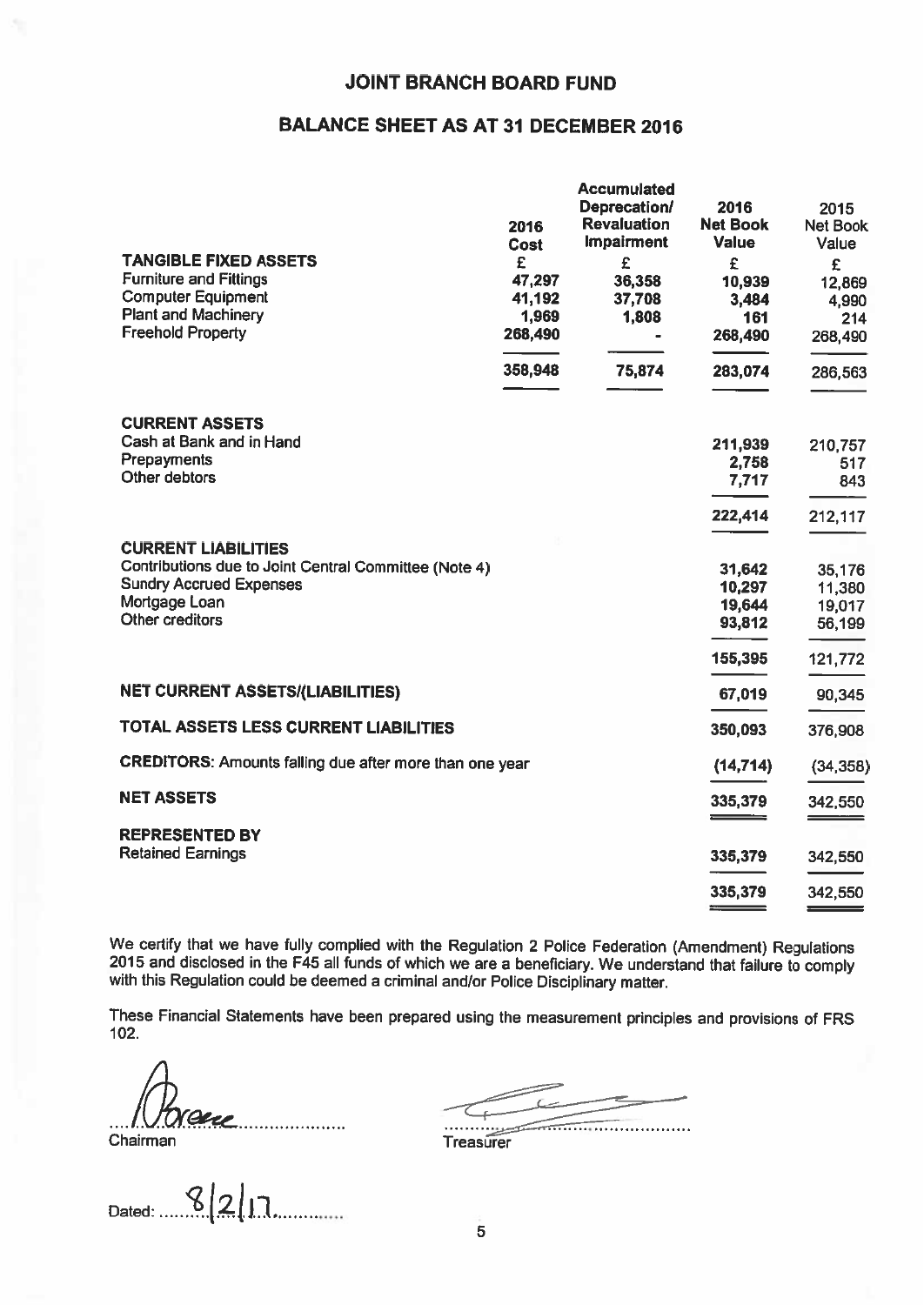# NOTES TO THE FINANCIAL STATEMENTS FOR THE YEAR ENDED 31 DECEMBER 2016

#### $\overline{\mathbf{1}}$ ADMINISTRATIVE EXPENSES

 $1.1$ 

|                                                      | 2016         | 2015    |
|------------------------------------------------------|--------------|---------|
|                                                      | £            | £       |
| <b>Annual Conference</b>                             | 6,972        | 6,279   |
| <b>Audit and Accountancy Charges</b>                 | 2,248        | 2,396   |
| <b>Bank Charges</b>                                  | 218          |         |
| <b>Clerical Assistance and Social Security Costs</b> | 25,716       | 28,910  |
| <b>Computer Consumables</b>                          | 3,496        | 3,925   |
| Depreciation                                         | 3,490        | 3,318   |
| Donations                                            | 576          |         |
| Insurance                                            | 372          | 897     |
| <b>Meeting Expenses</b>                              |              | 100     |
| <b>Official Publications</b>                         | 5,917        | 5,473   |
| Postage, Printing and Stationery                     | 921          | 1,201   |
| <b>Repairs and Maintenance</b>                       | 7,641        | 4,038   |
| <b>Travelling and Subsistence</b>                    | 18,932       | 23,626  |
| <b>Sundry Expenses</b>                               | 375          | 586     |
| Loss on Disposal of Fixed Assets                     |              | 404     |
| Honoraria                                            | 4,698        | 4,361   |
| Tax on Honoraria over/under provided in Prior Period | (165)        | (1,319) |
| <b>Catering for Meetings</b>                         | 1,199        | 1,821   |
| Out of Pocket Expenses                               | 319          | 232     |
| <b>Telephone</b>                                     | 1,291        | 2,566   |
| <b>Refund on Subscriptions</b>                       |              | 331     |
| Other Expenses:                                      |              |         |
| Mortgage Interest                                    | 1,453        | 2,060   |
| Training                                             | 4,037        | 2,337   |
| Entertaining                                         | 666          | 540     |
| <b>Legal Fees</b>                                    | 964          | 1,102   |
| <b>Property Expenses:</b>                            |              |         |
| <b>Rates and Water</b>                               | 7,065        | 6,481   |
| Miscellaneous, Cleaning and Gardening                | 3,329        | 3,079   |
| Insurance                                            | 1,589        | 1,666   |
| <b>Light and Heat</b>                                | 5,560        | 5,566   |
| TOTAL AS PER INCOME AND EXPENDITURE ACCOUNT          | 108,879      | 111,976 |
|                                                      |              |         |
| <b>OTHER INCOME</b>                                  |              |         |
|                                                      | 2016         | 2015    |
|                                                      | £            | £       |
| Bank Interest (Gross)                                |              |         |
| <b>Donations Received</b>                            | 75           |         |
| <b>Commissions</b>                                   | 437          |         |
| <b>Room Hire</b>                                     | 2,078<br>172 | 2,801   |
| Refund on Conference Expenses                        | 4,007        | 384     |
|                                                      |              | 4,803   |
| TOTAL AS PER STATEMENT OF INCOME AND                 |              |         |
| <b>RETAINED EARNINGS</b>                             | 6,769        | 7,988   |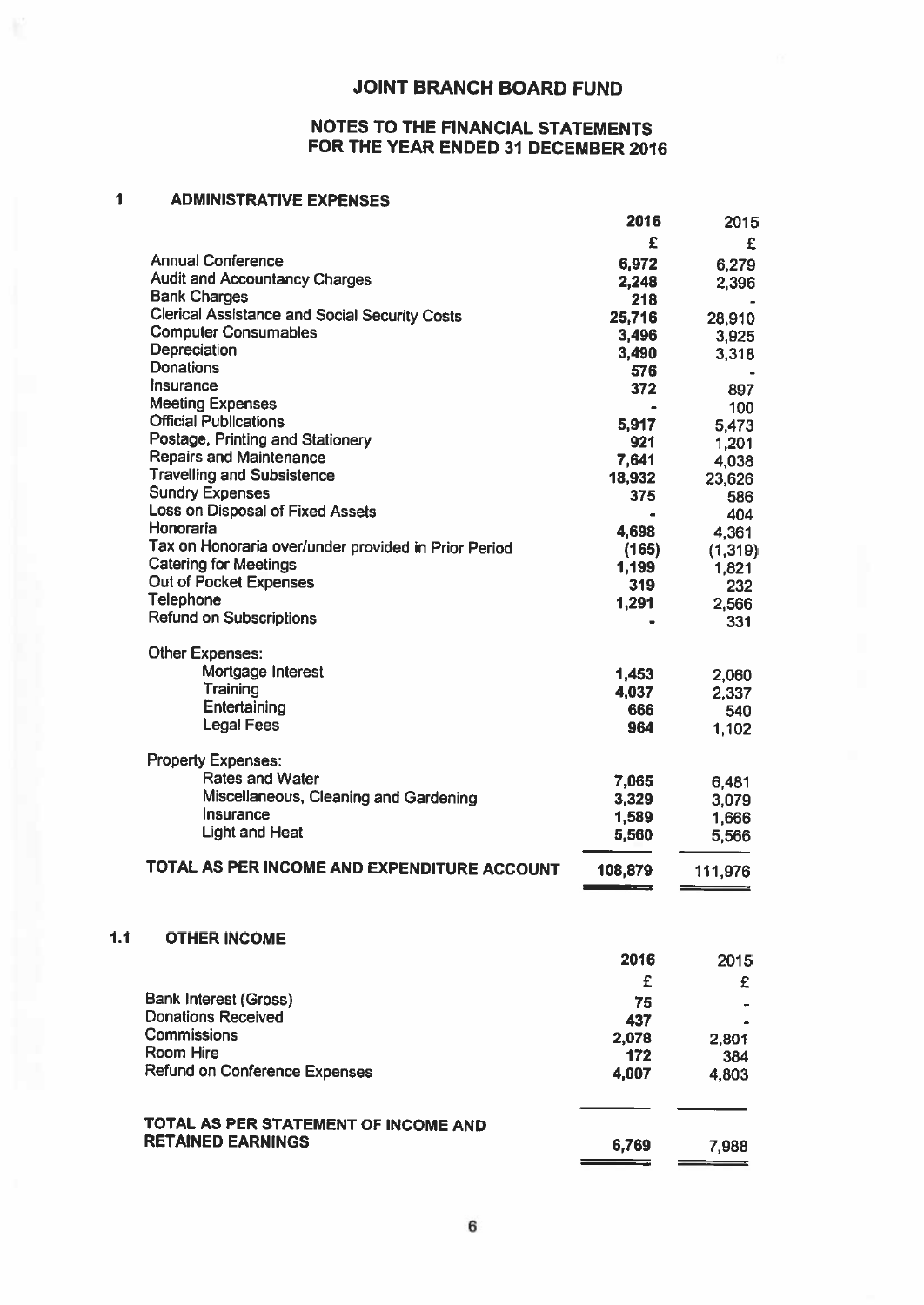#### NOTES TO THE FINANCIAL STATEMENTS FOR THE YEAR ENDED 31 DECEMBER 2016

#### 1.2 GAINS / (LOSSES)

|                                                           | 2016           | 2015 |
|-----------------------------------------------------------|----------------|------|
|                                                           |                |      |
| Gain/(Loss) on Investments                                |                | -    |
| TOTAL AS PER STATEMENT OF INCOME AND<br>RETAINED EARNINGS | $\blacksquare$ |      |
|                                                           |                |      |

#### 2 ACCOUNTING POLICIES

#### (a) Basis of Preparing the Financial Statements

The Financial Statements have been prepared under the requirements of the Police Federation<br>Regulations and Fund Rules and adopting the measurement principles of Financial Reporting Standard 102, "The Financial Reporting Standard applicable in the UK and Republic of Ireland<sup>ir</sup> (FRS 102).

This is the first year in which the Financial Statements have been prepared in accordance with FRS 102. Refer to note 8 for an explanation of the transition.

The date of the transition is 1st January 2015. The transition to FRS <sup>102</sup> has resulted in <sup>a</sup> small number of changes in the accounting policies to those used previously.

#### (b) Accounting Convention

The Financial Statements have been prepared under the historic cost convention except investments and investment properties which are stated at market value.

#### (c) Income

Income is primarily derived from subscriptions collected from the Funds members.

Other income sources may include rental / investment income and income generated from providing member services.

#### (d) Expenditure

Expenditure is shown inclusive of Value Added Tax.

#### (e) Depreciation

Depreciation has been calculated at rates required to write off the relevant assets over their anticipated lives.

The applicable annual rates are:

| <b>Furniture and Fittings</b> | - 15% reducing balance basis |
|-------------------------------|------------------------------|
| <b>Computer Equipment</b>     | - 25% straight line basis    |
| <b>Other Assets</b>           | - 25% reducing balance basis |

Freehold Property is not depreciated

#### (f) Taxation

Provision is made for Corporation Tax in respect of the Fund's liability to taxation on investment income, capital gains and income derived from third party transactions.